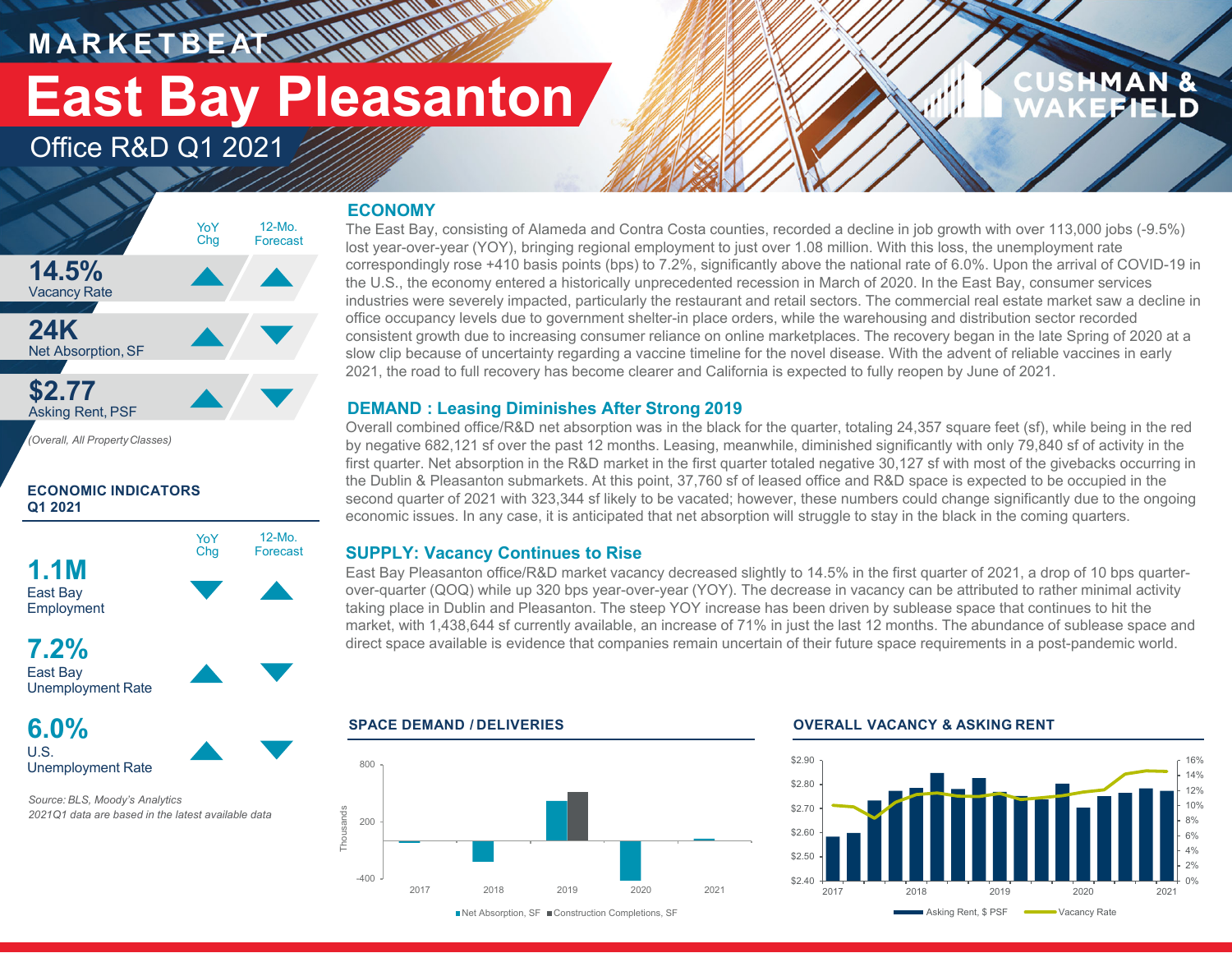### **M A R K E T B E AT** Office R&D Q1 2021 **East Bay Pleasanton**

*<u>MANTH</u>INE* 

#### **PRICING: Asking Rents See Slight Uptick**

Asking rents in East Bay Pleasanton experienced a slight downtick in the first quarter, closing at \$2.77 per square foot (psf) on a monthly full-service basis, down \$0.01 QOQ and up \$0.07 YOY. Dublin recorded the largest decrease in asking rents, closing at \$2.46 psf at the end of the first quarter, representing a 0.8% QOQ decrease. The Dublin submarket accounts for about 11% of the market's total building base; thus, fluctuations in its asking rents can be influential on overall market averages. Despite minor fluctuations, average rents remain near the high watermark of \$2.84 psf set in the second quarter of 2018. That said, limited leasing activity and the rise of available space will likely cause asking rents to remain flat or drop slightly over the next few quarters.

#### **Sales**

Investment activity experienced significant movement in the first quarter, with four major transactions signed. Workday purchased a portfolio of 969,830 sf for \$162.5 million or \$168 psf at 6002, and 6110-6150 Stoneridge Mall Rd in Pleasanton; Toda America, Inc. purchased a 120,199 sf building at 5601 Arnold Rd for \$34.7 million or \$289 psf; Shabnam Farzaneh purchased an 11,560 sf property at 9301 Firecrest Ct for \$4.5 million or \$389 psf; and Safety Compliance Management purchased a 5,573 sf property at 14 Crow Canyon for \$1.8 million or \$323 psf.

#### **Look Ahead**

The East Bay Pleasanton market has been overshadowed of late by the more convenient transit-oriented markets such as Oakland and Walnut Creek. As public transit becomes less viable for commuters, at least in the near-term, suburban markets can become strategic areas to occupy office space. To compliment this; more companies are implementing work-from-home policies which may, in turn, entice tenants to have more accessible part-time offices for their employees.

#### **Outlook**

- Rents are expected to level out or pull-back in the next twelve months as activity continues at a sluggish pace.
- Vacancy was relatively unchanged in the first quarter and will likely remain that way in the near-term as the market adjusts to a post-pandemic economy.
- Leasing activity will remain sluggish through at leas mid-year 2021.

#### **SUBMARKET ASKING RENT**



#### **AVAILABILITY BY SEGMENT SIZE**



#### **AVERAGE ASKING RENT BY CLASS (FULL SERVICE)**

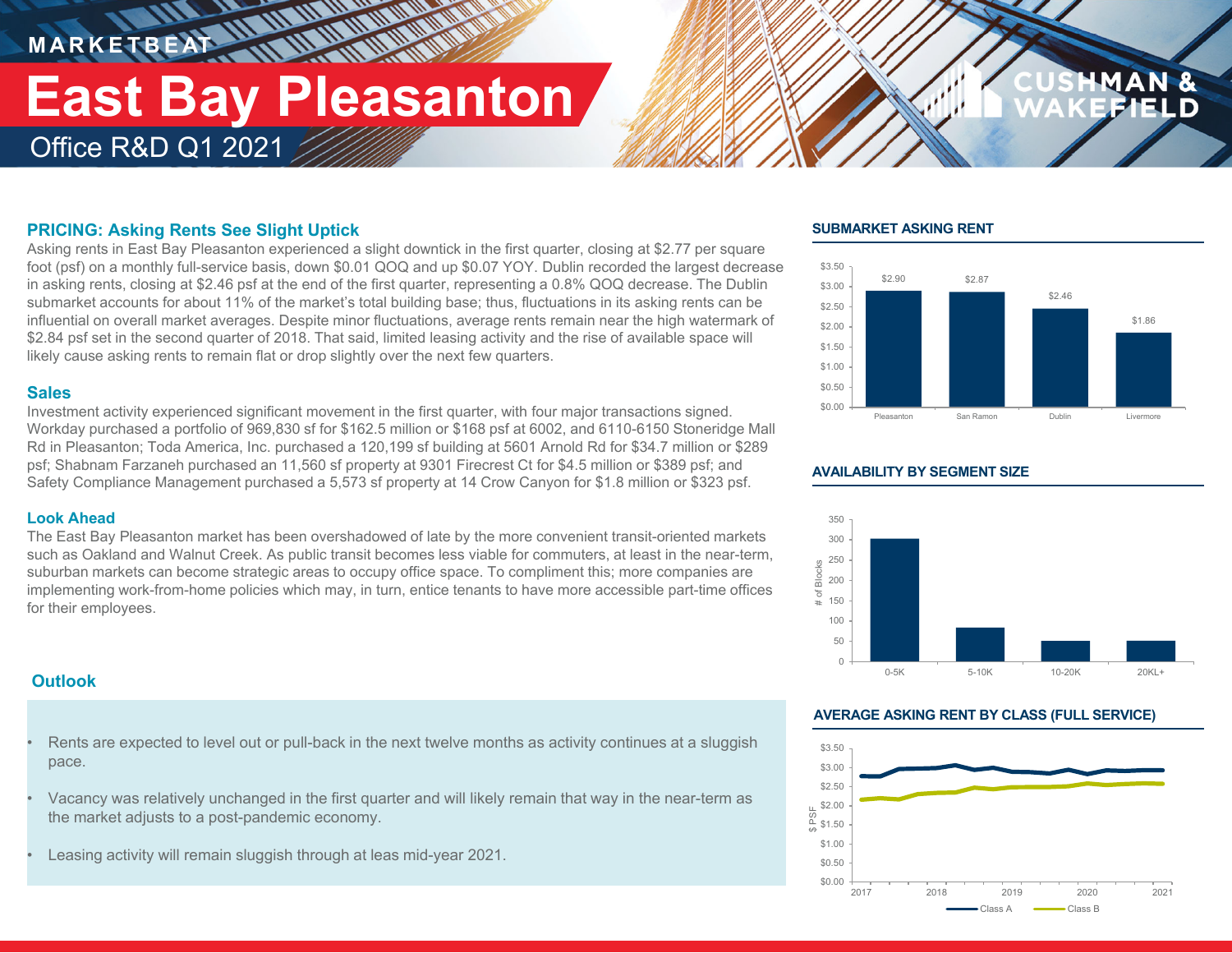**IN THE WAY M A R K E T B E AT**

# Office R&D Q1 2021 **East Bay Pleasanton**

## $\frac{a}{D}$

#### **MARKET STATISTICS**

| <b>SUBMARKET</b>       | <b>INVENTORY</b><br>(SF) | <b>SUBLET VACANT</b><br>(SF) | <b>DIRECT VACANT</b><br>(SF) | <b>OVERALL</b><br><b>VACANCY RATE</b> | <b>CURRENT QTR</b><br><b>OVERALL NET</b><br><b>ABSORPTION</b> | <b>YTD OVERALL</b><br><b>ABSORPTION (SF)</b> | <b>YTD LEASING</b><br><b>ACTIVITY (SF)</b> | <b>UNDER CNSTR</b><br>(SF) | <b>OVERALL AVG</b><br><b>ASKING RENT</b><br>(ALL CLASSES)* | <b>OVERALL AVG</b><br><b>ASKING RENT</b><br>(CLASS A)* |
|------------------------|--------------------------|------------------------------|------------------------------|---------------------------------------|---------------------------------------------------------------|----------------------------------------------|--------------------------------------------|----------------------------|------------------------------------------------------------|--------------------------------------------------------|
| Dublin                 | 3,265,412                | 180,232                      | 234,997                      | 12.7%                                 | 14.828                                                        | 14,828                                       | $\Omega$                                   | $\Omega$                   | \$2.46                                                     | \$2.47                                                 |
| San Ramon              | 8.596.972                | 738,381                      | 998,084                      | 20.7%                                 | 6,281                                                         | 6,281                                        |                                            | $\Omega$                   | \$2.87                                                     | \$2.94                                                 |
| Pleasanton             | 12,939,210               | 483,696                      | 1,287,200                    | 13.7%                                 | 28,022                                                        | 28,022                                       | 76,504                                     | $\Omega$                   | \$2.90                                                     | \$3.06                                                 |
| Livermore              | 4,194,280                | 36,335                       | 255,112                      | 6.9%                                  | $-24,774$                                                     | $-24,774$                                    | 3,336                                      | $\Omega$                   | \$1.86                                                     | \$2.62                                                 |
| <b>CLASS BREAKDOWN</b> |                          |                              |                              |                                       |                                                               |                                              |                                            |                            |                                                            |                                                        |
| Class A                | 15,190,296               | 1,307,407                    | 1,726,971                    | 20.0%                                 | 15,168                                                        | 15,168                                       | 15,168                                     | $\Omega$                   | \$2.93                                                     |                                                        |
| Class B                | 5,156,653                | 54,185                       | 523,784                      | 11.2%                                 | 24,488                                                        | 24,488                                       |                                            | $\Omega$                   | \$2.58                                                     |                                                        |
| Office / Flex          | 7,182,195                | 76,249                       | 495,339                      | 8.0%                                  | $-30,127$                                                     | $-30,127$                                    | 64,672                                     | $\Omega$                   | \$1.66                                                     |                                                        |
| <b>TOTALS</b>          | 28,995,874               | 1,438,644                    | 2,775,393                    | 14.6%                                 | 24.357                                                        | 24.357                                       | 79.840                                     |                            | \$2.77                                                     | \$2.93                                                 |

*\*Rental rates reflect full service asking*

#### **KEY LEASE TRANSACTION Q1 2021**

| <b>PROPERTY</b>        | <b>SUBMARKET</b> | <b>TENANT</b> | <b>RSF</b> | <b>TYPE</b>   |
|------------------------|------------------|---------------|------------|---------------|
| 4125 Hopyard Rd.       | Pleasanton       | <b>ADP</b>    | 60,000     | Direct        |
| 6900 Koll Center Pkwy. | Pleasanton       | Undisclosed   | 13,600     | Direct        |
| 3095 Independence Dr.  | Livermore        | Undisclosed   | 3,336      | Direct        |
| 5627 Stoneridge Dr.    | Pleasanton       | Undisclosed   | 1,739      | <b>Direct</b> |

*\*Renewals not included in leasing statistics*

#### **KEY SALES TRANSACTIONS Q1 2021**

| <b>PROPERTY</b>                    | <b>SUBMARKET</b> | <b>SELLER / BUYER</b>                       |         | <b>PRICE/S PSF</b> |
|------------------------------------|------------------|---------------------------------------------|---------|--------------------|
| 6002, 6110-6150 Stoneridge Mall Rd | Pleasanton       | NPC Holdings LLC / Workday                  | 969.830 | \$162.5M/\$168     |
| 5601 Arnold Rd                     | Dublin           | HHH Investment Company / Toda America, Inc. | 120.199 | \$34.7M/\$289      |
| 9301 Firecrest Ct                  | San Ramon        | Donald Schninnerer/ Shabnam Farzaneh        | 11.560  | \$4.5M/\$391       |